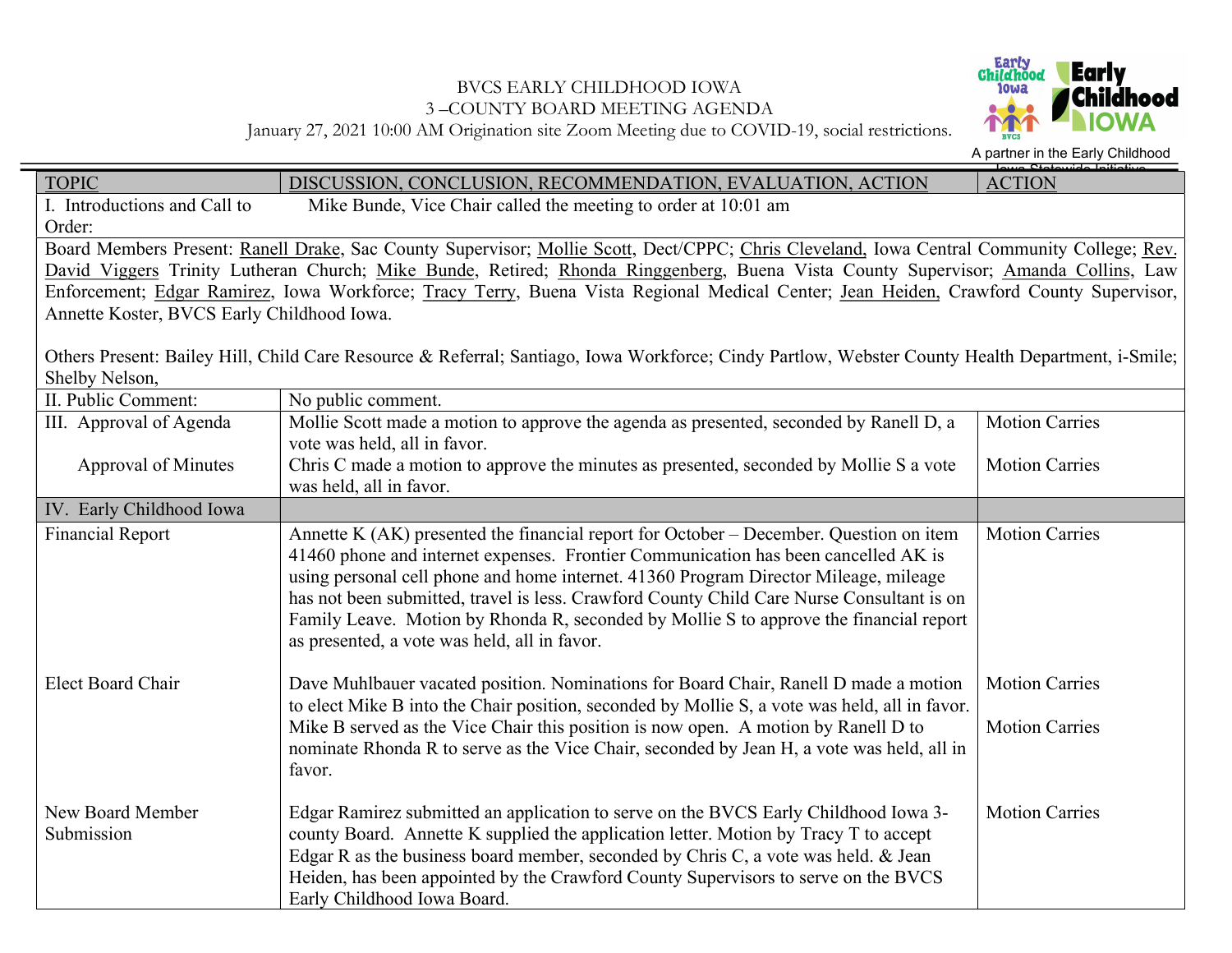| COVID-19<br>Annette K shared the recommendation from the Department of Management, State Early                       |                       |
|----------------------------------------------------------------------------------------------------------------------|-----------------------|
| Childhood Iowa (ECI) Early Childhood Iowa Funded Family Support Services:                                            |                       |
| Guidelines for Virtual and Adapted In-Person Services document and Policy Family                                     |                       |
| STEPS is presenting to the Board for approval. Discussion was held including presented                               |                       |
| policy is minimal related to state ECI recommendation, Family STEPS is currently                                     |                       |
| providing minimal in-home visits, Family STEPS has provided information on who is                                    |                       |
| receiving home visits, in person visits provide an advantage to customers, guidelines to                             |                       |
| follow in place for a reason, Family STEPS Professional (FSP) vaccinated, level of                                   |                       |
| protection for FSP and families. Motion by Ranell D to accept the Family STEPS COVID                                 | <b>Motion Carries</b> |
| Policy, seconded by Jean H. a vote was held, all in favor. Mike B the chairperson does not                           |                       |
| vote but had concerns over the virus and spread, people do not understand the seriousness                            |                       |
| of the virus and mask protocol not being followed by public.                                                         |                       |
| Family STEPS Carrie Horner and Tiffany Smith completed google survey, providing                                      |                       |
| services but limited, virtual.                                                                                       |                       |
| Child Care Nurse Consultant providing services but limited. Trisha Nichols completed<br>COVID-19 program updates     | Discussion/Sharing    |
| goggle survey. Child Care providers are limiting on site visits. We will be starting dental                          |                       |
| screenings with the preschool soon. Kelley will be assisting with these in partnership with                          |                       |
| i-smile. Providers are colling for assistance and guidance via email/phone. A couple                                 |                       |
| providers have allowed on site visits for assessments. Kelley continues to reach out to                              |                       |
| providers with monthly newsletters and monthly/weekly reminders for services.                                        |                       |
| Oral Health, Cindy Partlow completed the google survey. Providing services to<br>COVID-19 program updates            | Discussion/Sharing    |
| preschools. Currently have had a few preschools that have refused our services. To date I                            |                       |
| do not have any preschool in Sac or Buena Vista Counties that have refused, but it is a                              |                       |
| possibility. Concerned may not be allowed to provide classroom education as many                                     |                       |
| schools will have a special room to provide the screening and varnish as a COVID                                     |                       |
| precaution.                                                                                                          |                       |
| COVID-19 program updates<br>Preschool Scholarship Preschool providers reported the services are being provided. Alta | Discussion/Sharing    |
| replied yes but service is limited and/or different, as they only have one family sign up last                       |                       |
| year even though the information was out to parents in a timely manner.                                              |                       |
| COVID-19 program updates<br>Business Investment, Cassie Reuter completed the google survey, program and/or services  | Discussion/Sharing    |
| are being provided.                                                                                                  |                       |
| Early Care & Education Professional Development (PD), Melissa Juhl completed the<br>COVID-19 program updates         | Discussion/Sharing    |
| google survey. Due to COVID restrictions, PD is being scheduled different this year.                                 |                       |
| Training participants would have to social distance 6 ft from each other and we are having                           |                       |
| problems finding locations to hold the spring conference. Instead, it will be a virtual                              |                       |
| conference. Training Specialist Dawn Badker is working on virtual training details. In                               |                       |
| person on hold until 5-2-2021 will re-evaluate.                                                                      |                       |
| Code of Ethical Conduct<br>Annette K shared the Conflict of Interest & Ethical Statement for the BVCS Early          | Review/Evaluate       |
| Childhood Iowa Area. Objectivity was an item that was commented on. We all come from                                 |                       |
| different back grounds, keep in mind to be objective to help children and families. Hard to                          |                       |